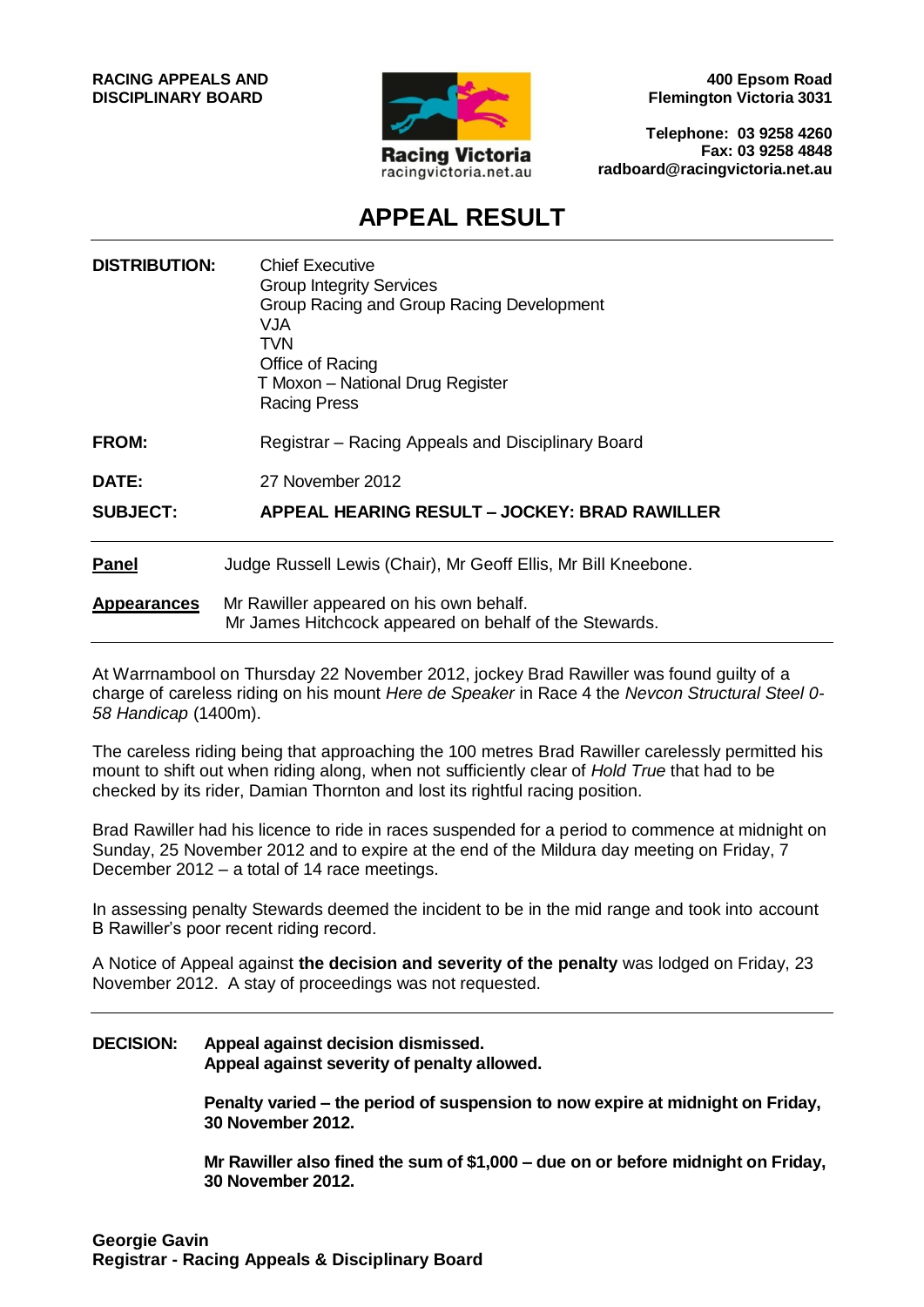# **TRANSCRIPT OF PROCEEDINGS**

## **RACING APPEALS AND DISCIPLINARY BOARD**

\_\_\_\_\_\_\_\_\_\_\_\_\_\_\_\_\_\_\_\_\_\_\_\_\_\_\_\_\_\_\_\_\_\_\_\_\_\_\_\_\_\_\_\_\_\_\_\_\_\_\_\_\_\_\_\_\_\_\_\_\_\_\_

**HIS HONOUR JUDGE R.P.L. LEWIS, Chairman MR G. ELLIS MR W. KNEEBONE**

#### **EXTRACT OF PROCEEDINGS**

#### **DECISION**

### **IN THE MATTER OF THE NEVCON STRUCTURAL STEEL 0-58 HANDICAP OVER 1400 METRES AT WARRNAMBOOL ON 22/11/12**

#### **JOCKEY: BRAD RAWILLER**

#### **MELBOURNE**

#### **TUESDAY, 27 NOVEMBER 2012**

MR J. HITCHCOCK appeared on behalf of the RVL Stewards

MR B. RAWILLER appeared on his own behalf